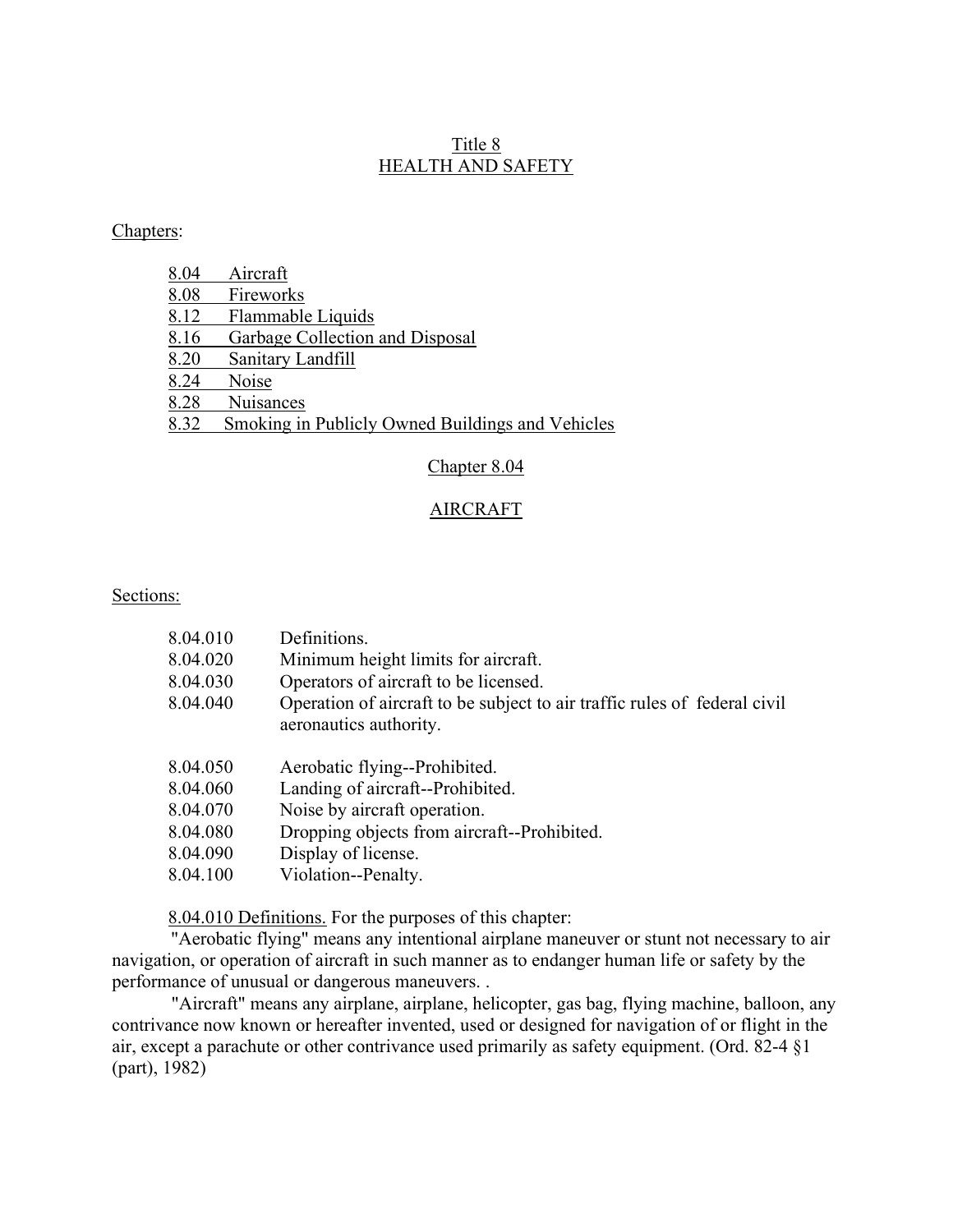8.04.020 Minimum height limits for aircraft. Except while taking off or landing for emergency medical reasons as set forth in Section 8.04.060, no person, firm or corporation shall fly or permit any aircraft to be flown within the corporate limits of the town except at a height sufficient to permit a reasonably safe emergency landing, which in no case shall be less than one thousand feet; provided that the provisions of this section may be deviated from when such deviation is required because of stress of weather conditions or other unavoidable emergency cause. (Ord. 82-4 §l(part), 1982)

8.04.030 Operators of aircraft to be licensed. No person shall operate any aircraft over the corporate limits of the town unless such person has first been issued an airman certificate by the civil Aeronautics Authority and unless such aircraft shall have first received a certificate of airworthiness from the Civil Aeronautics Authority. (Ord. 82-4 §l(part),1982) .

8.04.040 Operation of aircraft to be subject to air traffic rules of federal civil aeronautics authority. No person shall operate any aircraft over the town in violation of any valid air traffic or other rule or regulation established by the Civil Aeronautics Authority. (Ord. 82-4 §l(part), 1982)

8.04.050 Aerobatic flying--Prohibited. Aerobatic flying by any person flying over any portion of the town is prohibited. (Ord. 82-4 §l(part), 1982)

8.04.060 Landing of aircraft--Prohibited. Except in case of emergency, no person shall land any aircraft within the corporate limits of the town. This prohibition shall not apply to aircraft landing for emergency medical reasons within one hundred yards of the medical clinic located in Block 25, Lots 1-12, town map. (Ord. 82-4 §l(part), 1982)

8.04.070 Noise by aircraft operation. Unnecessary noise by operators of aircraft within or over the corporate limits of the town is prohibited. (Ord. 82-4 §l(part), 1982)

8.04.080 Dropping objects from aircraft--Prohibited. No person in any aircraft shall cause or permit to be thrown out, discharged or dropped within the corporate limits of the town, any object or thing. (Ord. 82-4 §l(part), 1982)

8.04.090 Display of license. The certificate of aircraft license and certificate of pilot's license shall be kept in the personal possession of the licensee and must by presented for inspection upon demand of any peace officer of this town. (Ord. 82-4 §l(part), 1982) 8.04.100-- 8.08.030

 8.04.100 Violation--Penalty. Any person, firm or corporation violating any of the provisions of this chapter shall be deemed guilty of a misdemeanor and upon conviction thereof shall be subject to a fine not exceeding seven hundred fifty dollars, to which fine may be added costs. (Ord. 82-4 §l(part), 1982)

## Chapter 8.08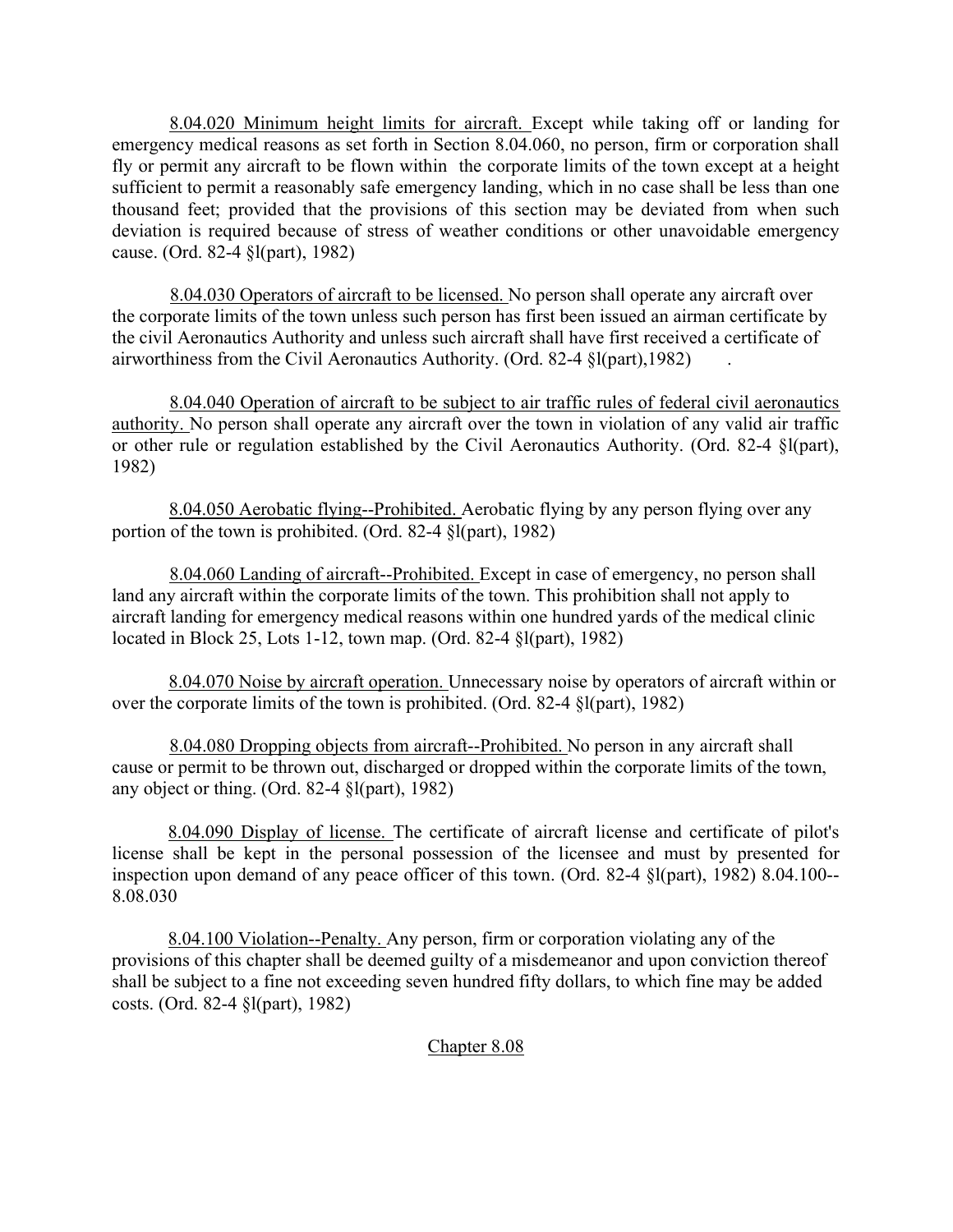### FIREWORKS

### Sections:

| 8.08.010 | Use of fireworks--prohibited.             |
|----------|-------------------------------------------|
| 8.08.020 | Sale and display of fireworks—Prohibited. |
| 8.08.030 | Exception.                                |

8.08.010 Use of fireworks--prohibited. A. No person in the town shall past, throw, light or fire any squib, rocket, cracker, torpedo, grenade, gun, revolver, pistol, cap or cartridge or other combustible firecrackers or fireworks of any kind.

B. Explosive Devices. No person shall manufacture or possess any bomb or explosive device of any kind, unless such manufacture or possession is in accordance with applicable federal and state law. (Ord. 91-22 §1, 1991; prior code §5-404)

8.08.020 Sale and display of fireworks--prohibited. No person in the town shall exhibit or have in his possession with intent to give away, sell or offer for sale within the town any squib, rocket, cracker, torpedo, grenade, gun, revolver, pistol, cap or cartridge or other combustible firecrackers or fireworks of any kind. (Prior code §5-405)

8.08.030 Exception. The prohibition contained in Section 8.08.020 shall not apply to the sale, storage or use of railroad track torpedoes or other signaling devices used by motor vehicles or to prevent any public demonstration or display of fireworks of any kind if conducted under proper supervision after application made to and permit issued by the town marshal for such demonstration. (Prior code §5-406) 8.12.010--8.12.050 .

#### Chapter 8.12

#### FLAMMABLE LIQUIDS

#### Sections:

| 8.12.010 | Definition.                   |
|----------|-------------------------------|
| 8.12.020 | Storage tanks--prohibited.    |
| 8.12.030 | Exemptions.                   |
| 8.12.040 | Bulk storage vehicle parking. |
| 8.12.50  | Violation--Penalty.           |

 8.12.010 Definition. For purposes of this chapter, "structure" means anything constructed or erected, the use of which requires a more or less permanent location on the ground or is attached to something having a location on the ground. (Ord. 84-5 §1 (part), 1984)

8.12.020 Storage tanks--Prohibited. All tanks and container structures of any kind used to hold or store flammable liquids, including but not limited to, gasolines, benzenes, aviation gases,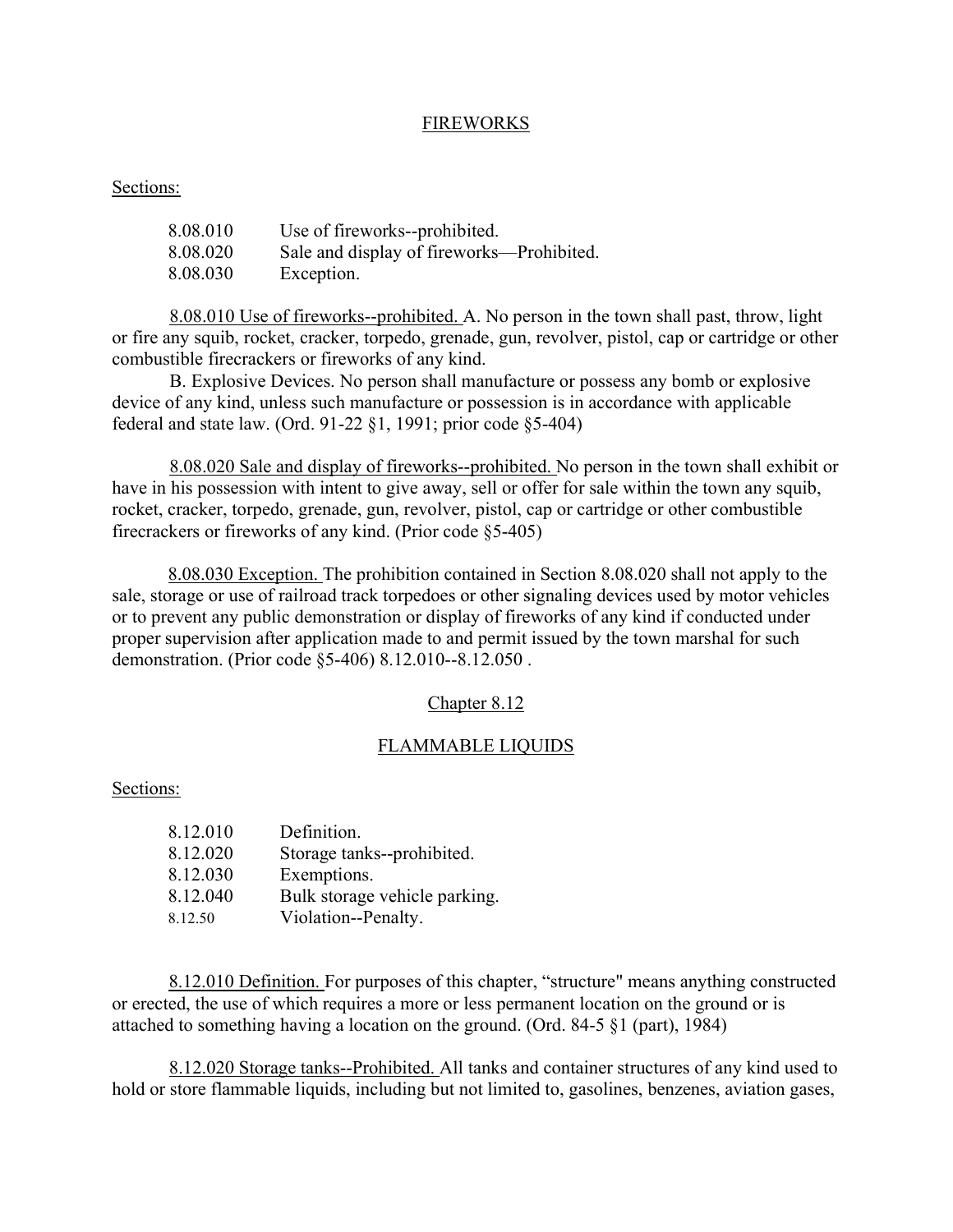fuel oils and diesel fuel, are prohibited in all residential zoning districts in town. (Ord. 84-5 §l(part) , 1984)

8.12.030 Exemptions. This chapter is not applicable to:

A. The storage of flammable and combustible liquids on farms, construction projects or property with a commercial or industrial district zoning classification. These exemptions are however subject to the provisions of the Uniform Fire Code as applied in the state.

B. The storage of propane and fuel oil within residential zoning districts provided their use is limited to heating and cooking purposes associated with the residential dwelling unit. (Ord. 84-5 §l(part) , 1984)

8.12.040 Bulk storage vehicle parking. Unattended bulk storage vehicles used to hold, transport or store flammable liquids, including but not limited to gasolines, benzenes, aviation gases, propane, fuel oils and diesel fuel shall not be parked in any residential zoning district in town for longer than two hours. This chapter is directed towards all such bulk storage vehicles, including those privately owned, and whether or not they actually contain any flammable liquids while parked within the town residential zoning district. (Ord. 84-5 §l(part) , 1984)

8.12.050 Violation--Penalty. Any person, firm, association or corporation violating any provision of this chapter, shall, upon conviction be fined an amount not to exceed seven hundred fifty dollars. (Ord. 84-5  $\S1$ (part),

#### Chapter 8.16

#### GARBAGE COLLECTION AND DISPOSAL

Sections:

| 8.16.010 | Definitions.                              |
|----------|-------------------------------------------|
| 8.16.020 | Unlawful to accumulate garbage or refuse. |
| 8.16.030 | Unlawful to burn garbage or refuse.       |
| 8.16.040 | Garbage and refuse cans; specifications.  |
| 8.16.050 | Repealed                                  |
| 8.16.060 | Violation; penalty.                       |

8.16.010 Definitions. For the purposes of this chapter:

"Garbage" means and includes any and all kitchen refuse, rejected or waste food, meats, fish, fowl, offal, carrion or anything whatsoever unsanitary or dangerous to health.

"Refuse" means and includes any and all hay, straw, shaving, excelsior, paper, ashes, rubbish, containers, boxes, glass, cans, bottles and any and all other material commonly known as rubbish or refuse of whatever kind or character of by whatever name known. (Prior code §4-1 07-4-1 08)

8.16.020 Unlawful to accumulate garbage or refuse. It is unlawful to deposit or dump or accumulate or suffer" or allow or permit garbage or refuse, as defined in this chapter, to accumulate upon any premises or public street or public alley within this town and any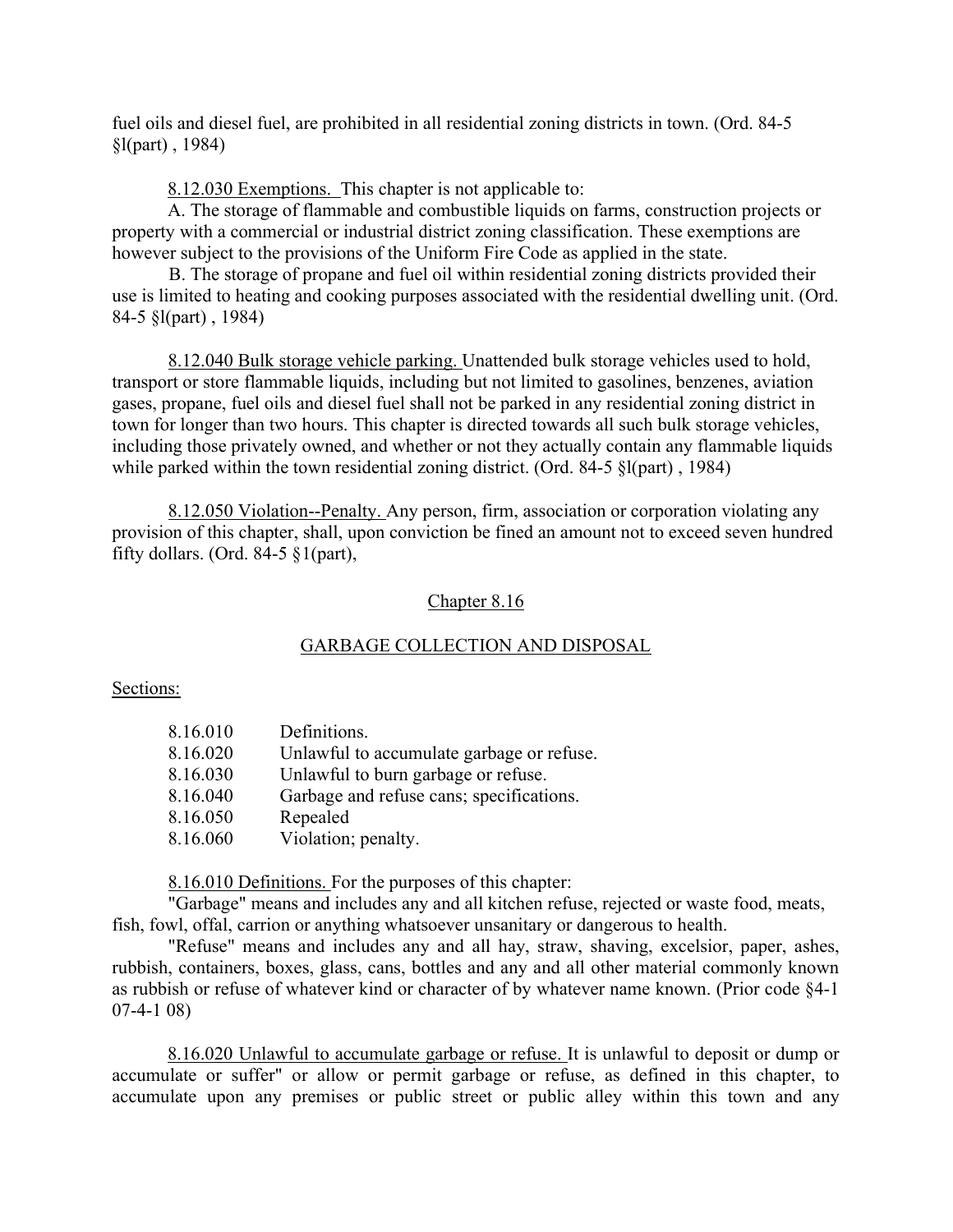accumulation of refuse or garbage on any street, alley or premises within the town is declared to be a nuisance and is prohibited hereunder. All garbage or refuse shall be deposited in cans described in this chapter and said cans shall be emptied not less than once a week. (Prior code §4-109)

8.16.030 Unlawful to burn garbage or refuse. It is unlawful to dispose of garbage or refuse within the town by burning or to cause, suffer, allow or permit the burning of garbage or refuse within the town. (Prior code §4-11 0)

8.16.040 Garbage and refuse cans: specifications. All garbage and refuse cans shall:

 A. Have a close-fitting lid or cover which shall at all times be so maintained and positioned so as to prevent the ingress or egress of flies or other insect.

 B. Be heavy enough so that it cannot be tipped over by wind or animals. (Ord. 99 1,1999; Prior code §4-111)

8.16.050 Location of garbage and refuse cans. Repealed (Ord. 99-2, 1999; prior Code §4- 112)

8.16.060 Violation. penalty. Any person violating the provisions of this chapter, shall be guilty of a misdemeanor and upon conviction therefore shall be fined not more than \$750.00. (Prior code §4-113)

## Chapter 8.20

## SANITARY LANDFILL

#### Sections:

| 8.20.010 | Designation.                      |
|----------|-----------------------------------|
| 8.20.020 | Open to residents without permit. |
| 8.20.030 | Payment to Town of Big Piney.     |
| 8.20.040 | Assessment.                       |
| 8.20.050 | Billing and due date.             |
| 8.20.060 | Special fees.                     |

8.20.010 Designation. The town designates the Town of Big Piney sanitary landfill as its disposal area which landfill is located on 40 acres described as follows, to-wit:

Northeast quarter Southwest quarter (NE, SW1f4), Section 3, Township 30 North,

Range 111 West of the 6th P.M.

(Prior code §4-101)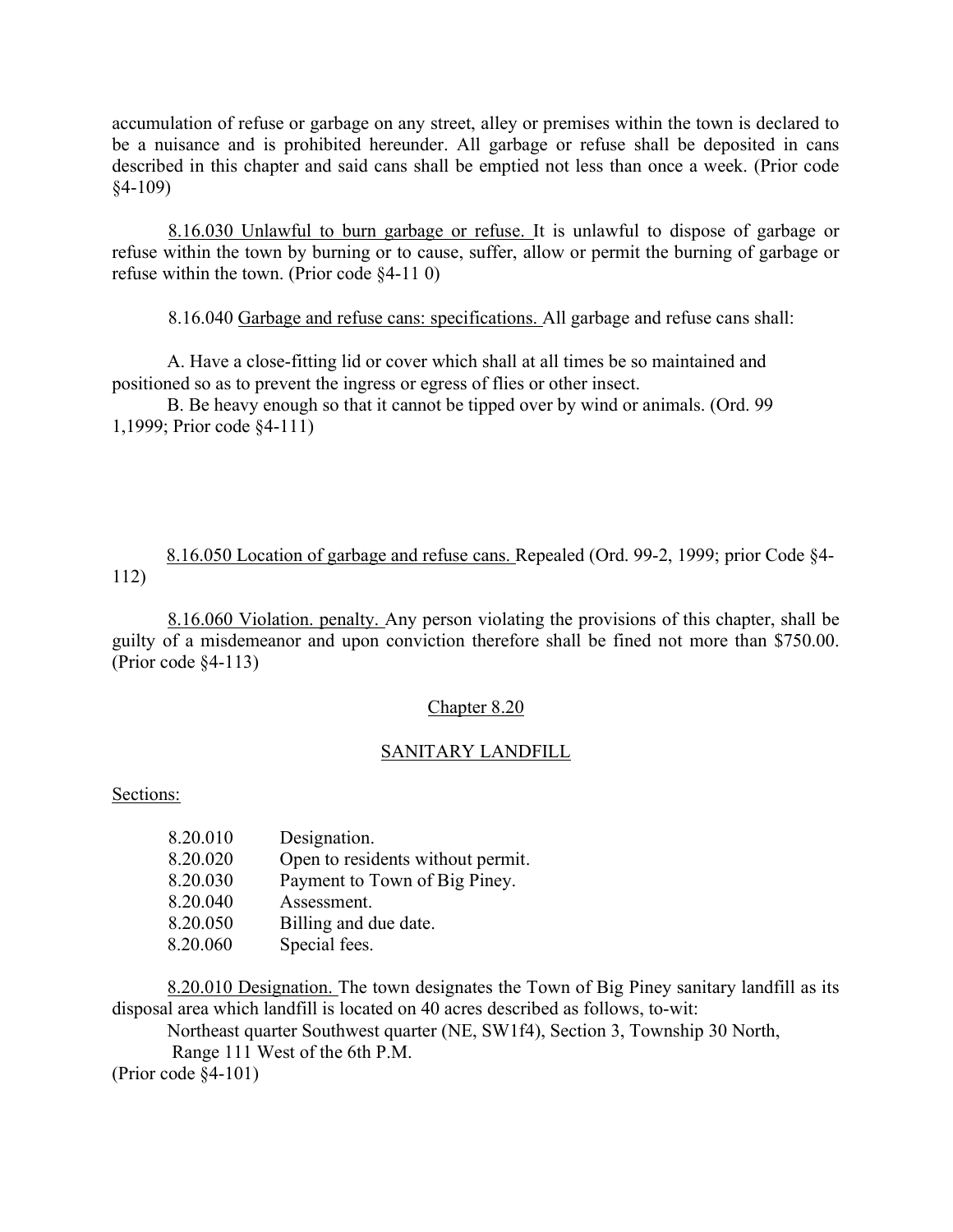8.20.020 Open to residents without a permit. Residents of the town shall be entitled to use the town sanitary landfill for the disposal of all personal garbage and refuse without special permit provided said use is in compliance with the ordinance and rules and regulations promulgated by the mayor and town council of the Town of Big Piney governing said use. (Prior code §4-102)

 8.20.030 Payment to town of Big Piney. The town shall pay the sum of one hundred dollars per month to the town of Big Piney for the privilege of use by the residents of the town. (Prior code §4-103)

8.20.040 Assessment. A. The owners or occupants of residence and each business establishment within the shall be required to pay to the town treasurer of the following fees depending upon the classification which each residence or business falls:

- 1. Residence, one dollar fifty cents per month;
- 2. Light amount of refuse, four dollars per month;
- 3. Moderate amount of refuse, nine dollars per month;
- 4. Heavy amount of refuse, twenty-five dollars per month;

B. Classification for each use shall be established by the mayor and town council of the town and each user shall be notified of the classification into which he has been placed. In the event of a material change in the use after a classification the user may be reclassified in the same manner. The mayor and town council shall attempt to be uniform in the issuance of classifications. Any user may appeal to the council for reconsideration within thirty days after classification or reclassification. (Prior code §4-104)

8.20.050 Billing and due date. The billing and due date for the fees in Section 8.20.040 shall be the 15th of each month and the same shall by due by the 10th of the following month. (Prior code §4-105)

8.20.060 Special fees. In addition to the fees otherwise imposed by this section, the following fees shall be imposed for the particular uses herein set out which shall be paid directly to the treasurer of the town of Big Piney before said use is made. For the purposes of this section a pickup shall include any vehicle with a payload capacity of up to and including 3/4 ton and a truck shall include vehicles with a payload capacity in excess of 3/4 ton.

A. Motor vehicle bodies, ten dollars each;

- B. Wire and razed buildings, five dollars per pickup load;
- C. Wire and razed buildings, ten dollars per truck load;
- D. Animal carcass (under one hundred pounds), five dollars;

E. Animal carcass (over one hundred pounds), ten dollars. (Prior code §4-106)

# Chapter 8.24

# NOISE

Sections: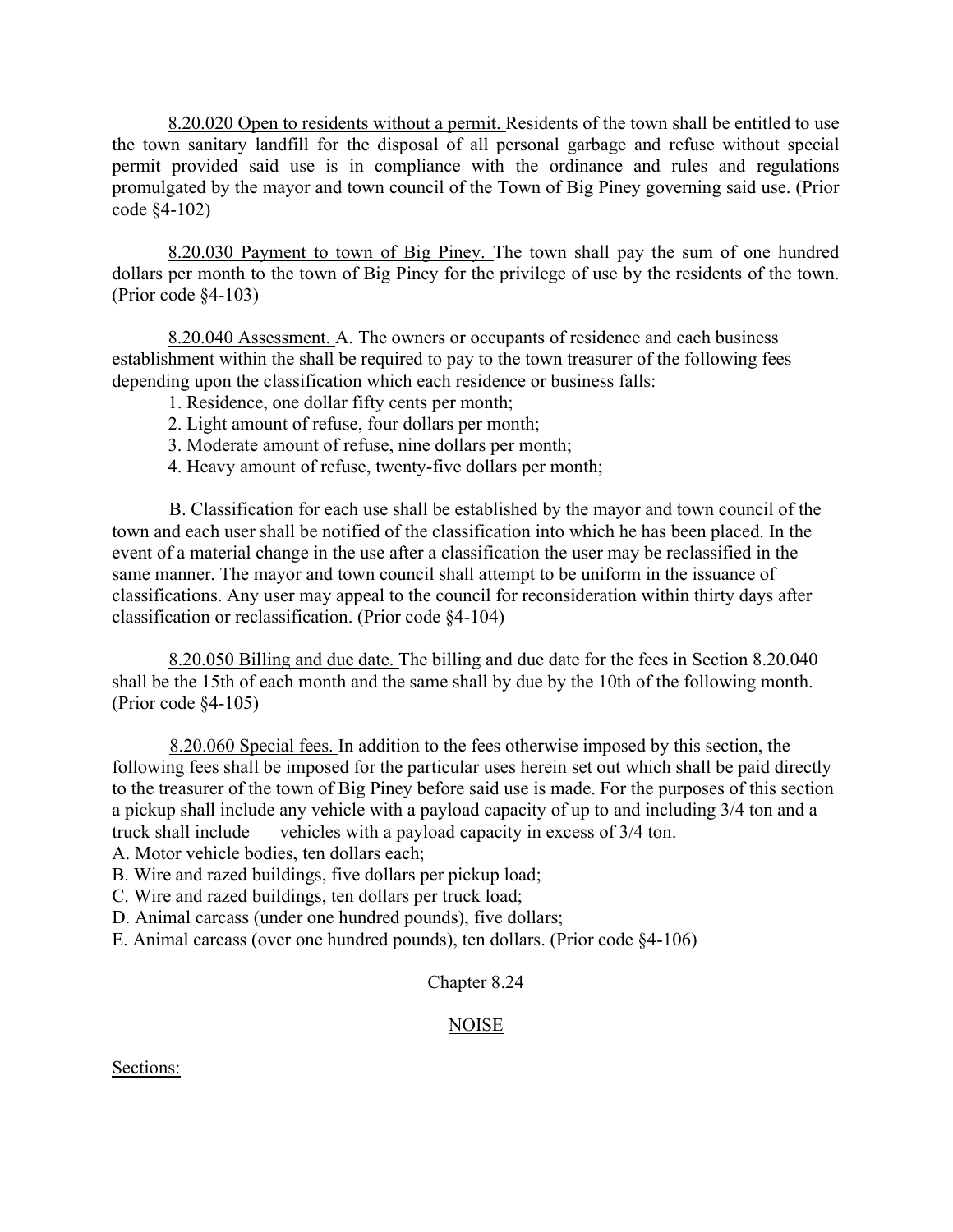8.24.010 Excessive sound unlawful. 8.24.020 Definition. 8.24.030 Method of measuring. 8.24.040 Permit for waiver. 8.24.050 Emergency vehicles exempt. 8.24.060 Violation--Penalty.

8.24.010 Excessive sound unlawful. The making and creating of excessive sound as defined in this chapter is declared unlawful. No person shall operate any type of vehicle or carry on any other activity which creates excessive sound. (Prior code §4-401)

8.24.020 Definition. "Excessive sound" shall have the following meaning:

A. When related to a sound from a vehicle with a manufacturer's gross weight rating of ten thousand pounds the term shall mean any such sound which exceeds eighty-eight decibels;

B. When related to all other sounds, from whatever source, the term shall mean any such sounds which exceed eighty decibels. (Prior code §4-402)

8.24.030 Method of measuring. For determining and classifying any sound as violation of this chapter, the following and requirements shall be applied:

A. The sound shall be measured on a sound meter which conforms to ANSI and international standards and quality, operated on an "A" weighting scale;

B. The sound shall be measured at a distance of at least thirty-five feet from its source, when located within a dedicated public right-of-way;

C. If the sound is located on private property or public property other than a dedicated public right-of-way, it shall be measured at least twenty-five feet from the property line of the property on which its source is located. (Prior code §4-403)

the purpose of excessive and in test measurements

8.24.040 Permit for waiver. A. Applications for a permit for relief from sound levels designated in this chapter may be made to 'the chief of police. Any permit granted by the chief of police hereunder shall contain all conditions upon which said permit has been granted and shall specify a reasonable time that the permit shall be effective. The chief of police may grant the relief as applied for if he finds:

 1. That additional time is necessary for the applicant to alter or modify his activities or operations to comply with this chapter; or

 2. The activity, operation or noise will be of temporary duration, and cannot be done in a manner that would comply with this chapter; or

3. That no reasonable alternative is available to the applicant; and

4. That failure to issue the permit would constitute an undue hardship.

B. The chief of police may prescribe any requirements he deems necessary to minimize adverse effects upon the community or the surrounding neighborhood, as a condition to the issuance of a permit. The chief of police shall either issue or reject any application submitted to him in writing within five days after receipt thereof, and the applicant may appeal, in writing, to the town council any decision of the chief of police within ten days after such decision is rendered. (Prior code §4-404)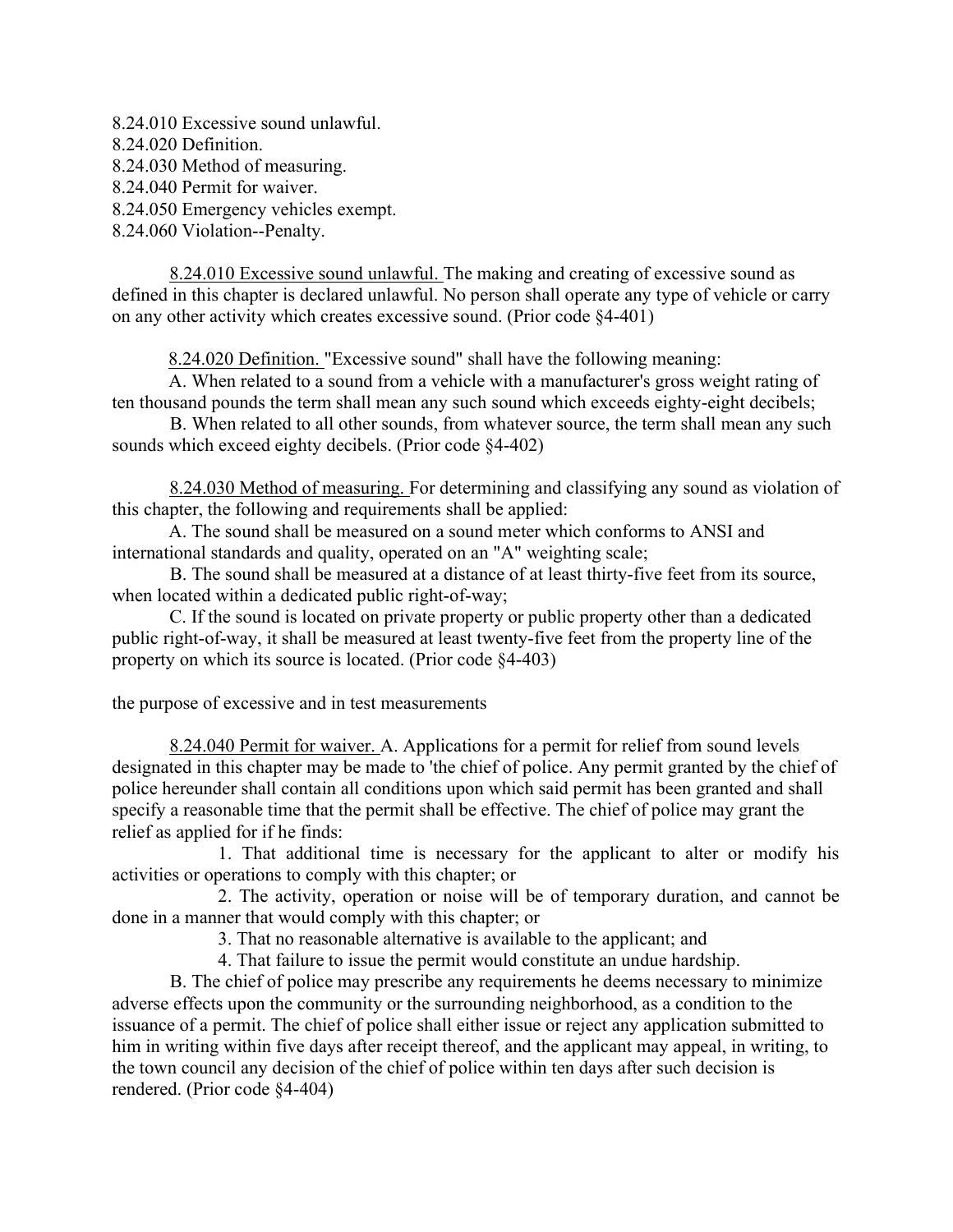8.24.050 Emergency vehicles exempt. The requirements, prohibitions and terms of this chapter shall not apply to any authorized emergency vehicle, when responding to an emergency call or acting in time of emergency and shall not apply to those activities of a temporary duration, permitted by law and for which a license or permit therefor has been granted by the town, including but not limited to parades and fireworks displays. (Prior code §4405)

8.24.060 Violation--penalty. Any person who shall violate one or more of the provisions of this chapter, shall be subject to a fine not to exceed seven hundred fifty dollars. (Prior code §4-406)

## Chapter 8.28

### **NUISANCES**

Sections:

| 8.28.010 | Definitions.       |
|----------|--------------------|
| 8.28.015 | Nuisance unlawful. |
| 8.28.020 | Power to declare.  |
| 8.28.030 | Abatement.         |
| 8.28.040 | Expense.           |
| 8.28.050 | Enumeration.       |

8.28.010 Definitions. For the purposes of this chapter:

A. Author of Nuisance. Where a nuisance exists upon property, the landlord thereof, or his agent; the tenant, or his agent, and all other person having control of the property on which such nuisance exists shall be deemed to be the authors thereof and shall be equally liable therefor. (Amended Ordinance 2010-08; January 10, 2011)

B. Nuisance. A "Nuisance" means the maintaining, promoting, permitting or allowance, by act or omission, of real property in such a manner that presents a danger or hazard to the health, safety, morals, real property values or the use and enjoyment of other property in the neighborhood. (Amended Ordinance 2010-08; January 10, 2011)

8.28.015 Nuisance unlawful. It is a misdemeanor punishable by not more than \$750.00 for any person or entity to maintain or permit a property to contain a nuisance within the Town of Marbleton. Each and every day a nuisance continues may be deemed to be a separately chargeable offense. (Added Ordinance 2010-08; January 10, 2011)

8.28.020 Power to declare. It is the duty of the Town Marshal, the Town Council, the Planning and Zoning Commission, Mayor, or other official designated by the Mayor of the Town, to declare a nuisance within the Town, after a review of all available evidence. Upon said declaration, the declaring body may determine the appropriate remedy for said nuisance,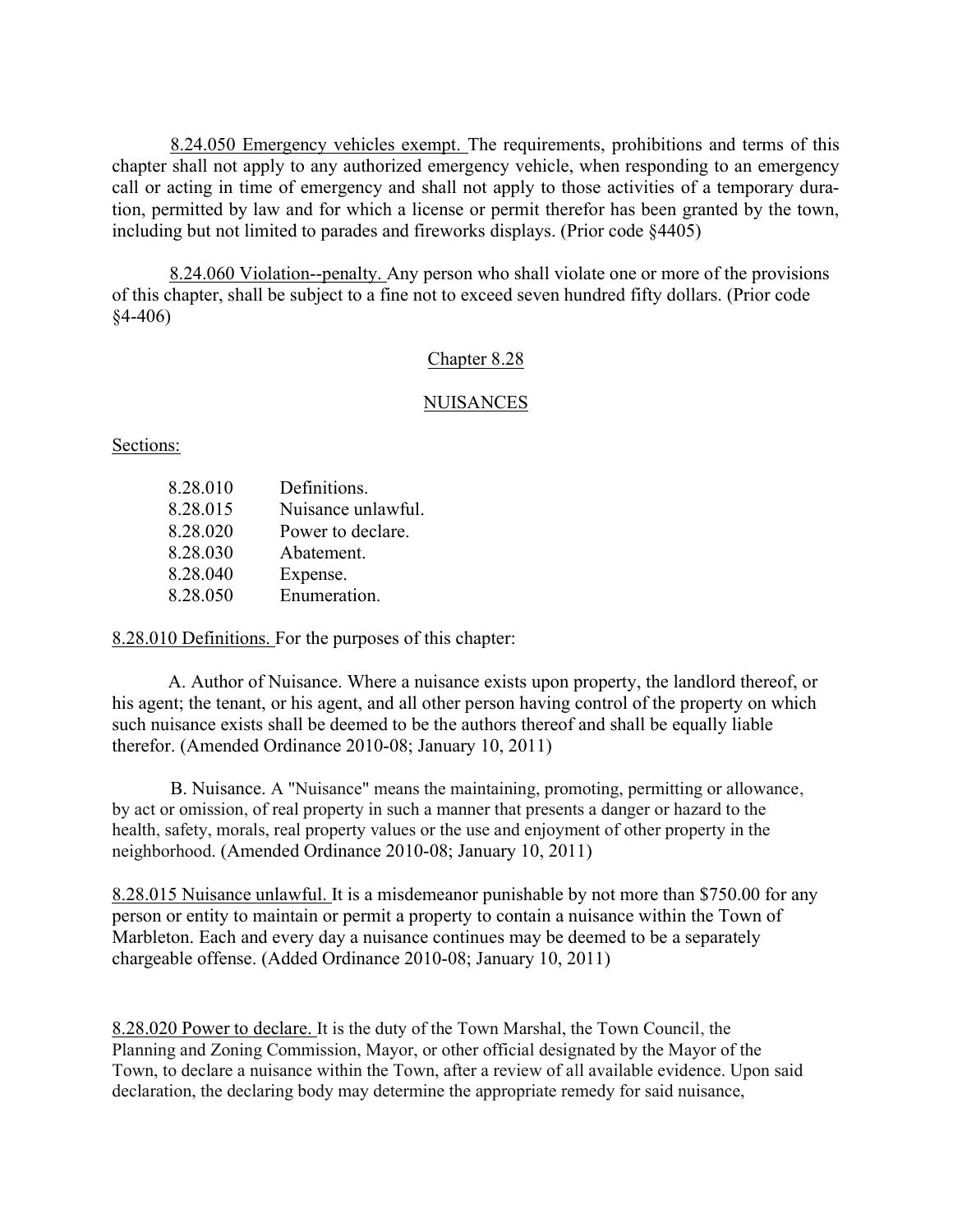including, but not limited to, abatement, commencement of criminal proceedings, or, in cases of imminent danger to a person or persons, immediate entrance and removal. (Amended Ordinance 2010-08; January 10, 2011)

8.28.030 Abatement. The Town Marshal, the Town Council, the Planning and Zoning Commission, the Mayor, or other official designated by the Mayor of the Town may serve a written notice upon any author of nuisance requiring the author to abate the same in such manner as the officer serving such notice shall prescribe, within a reasonable time; provided, that It shall be necessary in any case for such officer to specify in his notice the manner in which any nuisance shall be abated. If such author of nuisance shall refuse to comply with the requirements of such notice and order within the time specified, the Town may abate the nuisance over the objection of the author by any means allowed by law. Whenever the author of nuisance cannot be located or is unknown, the said officer shall proceed to abate the nuisance after posting notice at the site of the nuisance or after publication of a sufficient duration to provide actual notice. (Amended Ordinance 2010-08; January 10, 2011)

8.28.040 Expense. In all cases arising under this chapter or any other ordinance where the expenses of removing any nuisance are incurred by the Town, and any and all costs may be collected by the author or real property owner by any and all lawful means. (Amended Ordinance 2010-08; January 10, 2011)

8.28.050 Enumeration: The following are declared to be per se nuisances:

A. To befoul water in any spring, stream, well or water source supplying water for culinary purposes;

B. To use or allow any privy vault or cesspool to remain unfilled on the premises;

C. To permit any garbage box or similar receptacle to remain on the premises after becoming unclean and offensive;

D. To allow vegetable waste, garbage or refuse of any nature to accumulate except in proper garbage containers;

E. To permit the accumulation of manure in any stable, stall, corral, yard, etc. in which any animal shall be kept;

F. To permit any waste, damaged merchandise, leaking barrels, casks or boxes to become putrid or to render the atmosphere impure or unwholesome, or to constitute a likely harborage or breeding location for skunks, rodents, flies, mosquitoes or disease-bearing organisms;

G. To discharge or place any offensive water, liquid, waste or refuse of any kind into any street, alley, sidewalk, gutter, stream, wash, natural watercourse, or vacant lot;

H. To permit to be kept or collected any stale or putrid grease or other offensive matter;

1. To have or permit upon any premises any fly-producing condition;

J. To fail to keep alleyways clean and free from rubbish of all kinds;

K. To obstruct the streets or sidewalks without the permission of the town council;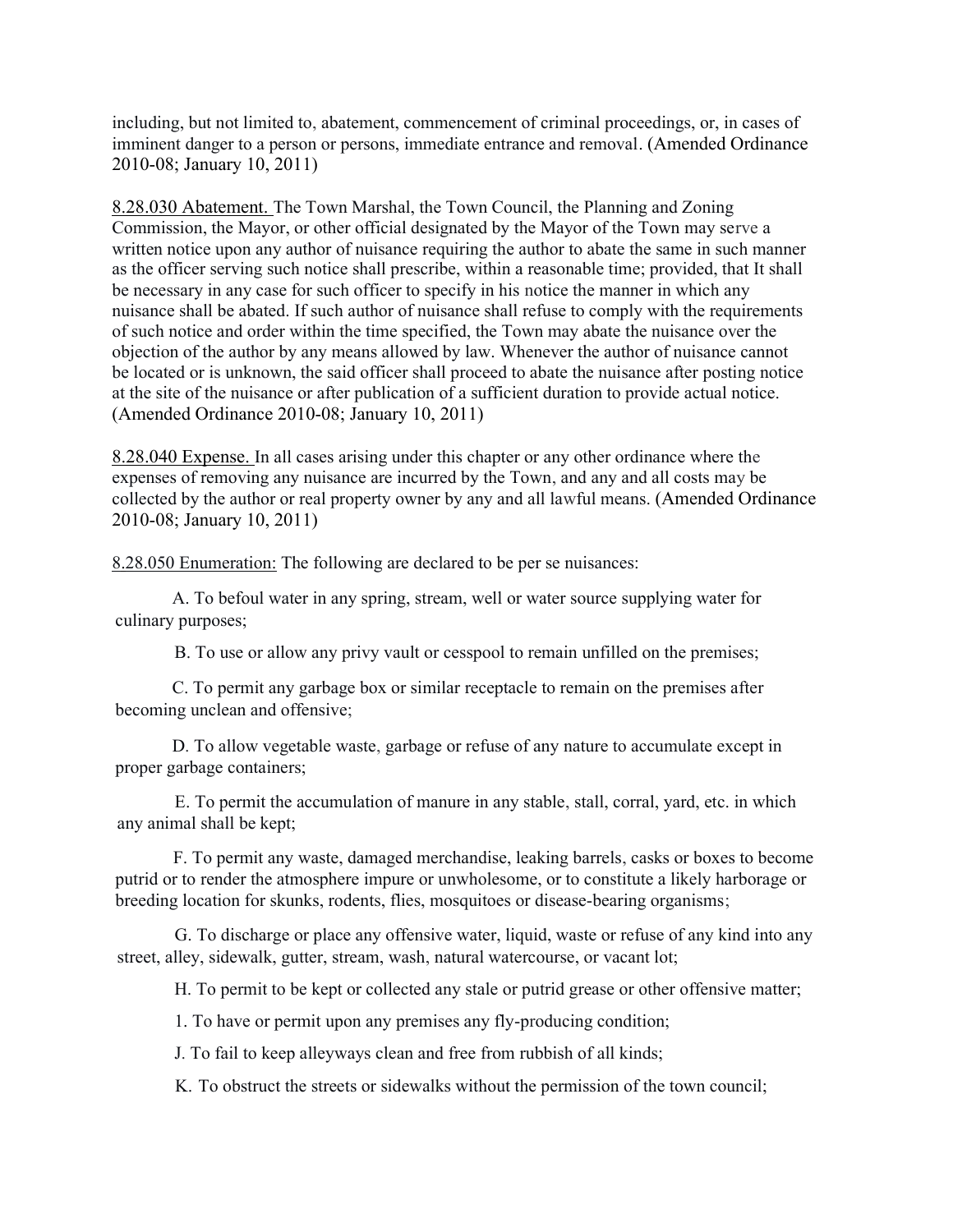L. To allow snow and ice to accumulate on any paved sidewalk abutting the property of any

owner, occupant or lessor;

M. To conduct bawdy or any other disorderly houses, houses of ill fame, assignation houses where intoxicating liquors are sold, served, bartered, kept, stored, given away or used in violation of the law;

N. To keep flammable or combustible material in such a manner as to endanger by fire any property or structure within the town, unless guarded and protected so far as practicable to prevent fires from originating therein or from spreading when started near such materials.

O. To keep in an unsheltered manner, any old, unused, stripped, junked vehicles, machinery, implements, equipment and personal property of any kind which are no longer safely usable for the purposes for which they were manufactured.

P. To keep a dead animal.

Q.To place handbills upon any building, fence or structure without the permission of the owner or occupant.

R. To allow the accumulation or uncontrolled growth of excessive weeds or other vegetable growth.

The enumerated nuisances herein shall not be deemed exhaustive, and shall not prevent or prohibit the Town from declaring any other act or omission constituting a nuisance as such. (Amended Ordinance 2010-08; January 10, 2011)

#### Chapter 8.32

#### SMOKING IN PUBLICLY OWNED BUILDINGS AND VEHICLES

Sections:

8.32.010 Definitions 8.24.020 Public Buildings 8.24.030 Public Vehicles 8.24.040 Violation--Penalty. 8.35.020 Sale Prohibited

#### $8.32.010 -$ Definitions

"Flavored" means any product, in whole or in part, that contains, is advertised to contain, or purports to contain a distinguishable taste or aroma before, during or stemming from its use. Flavored shall not include the taste or aroma of tobacco, menthol, mint or wintergreen.

"Tobacco products" means any substance containing tobacco leaf, including, but not limited to, cigarettes, cigars, pipe tobacco, snuff, chewing tobacco or dipping tobacco. It also includes any electronic cigarette, pipe, hookah, vaporizer, personal vaporizer or other device